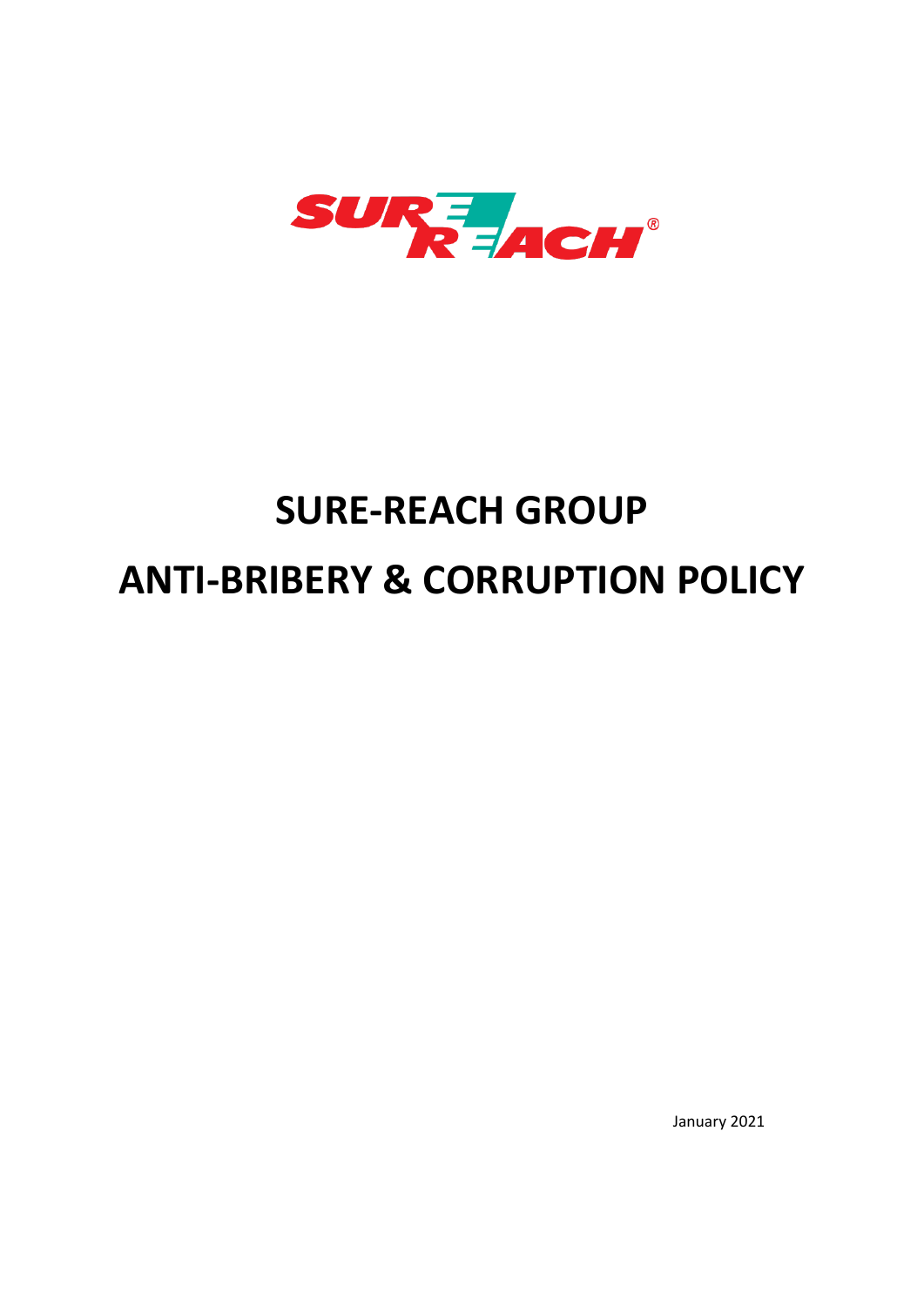# **1. INTRODUCTION**

# **1.1. BACKGROUND**

- 1.1.1 The Group is committed to institute policies to support the Group's business operations and assist its Employees to understand their obligations in upholding corporate integrity and the Group's reputation.
- 1.1.2 The Group does not condone any act of bribery and corruption which are criminal acts in nature as well as indictable offences.

# **1.2 OBJECTIVE**

- 1.2.1 The group is committed to conducting its business in accordance with all applicable laws, rules and regulations and ethical standards.
- 1.2.2 The purpose of this policy is to reiterate commitment to compliance by the Sure-Reach Group of companies, its officers, directors and employees to the Malaysian Anti-Corruption Commission (MACC) Act 2009 and similar Acts in relation to countering bribery and corruption.
- 1.2.3 It is essential that the Group is seen as an organization that does not tolerate bribery and corruption involving its employees, suppliers, contractors and agents to fight against dishonest claims, breaches of trust, kickbacks, embezzlement, unfair favours and any other forms of bribery and corruption that are non-exhaustive.

# **1.3 SCOPE**

- 1.3.1 All employees shall understand, adopt and adhere to the contents of the Group Anti-Bribery and Corruption Policy.
- 1.3.2 All employees shall observe the relevant rules and regulation in relation to antibribery and corruption that governs business and day-to-day operations of the Group.

## **1.4 APPLICATION**

1.4.1 This policy is applicable to all entities within the Group, subsidiaries and branches.

## **1.5 APPROVAL**

1.5.1 This policy shall be adhered to at all times by the Group's Employees. Any amendments to the Policy must be approved by EXCO.

## **2. GOVERNING PRINCIPLES AND POLICY STATEMENTS**

## **2.1 ZERO TOLERANCE FOR BRIBERY AND CORRUPTION**

# **The Group has zero tolerance on bribery and corruption, in line with its core values and the Group Whistleblowing Policy.**

- 2.1.1 Employees are to stay away from bribery and corruption, never offer, promise or give anything of value in order to influence someone's professional objectivity or to reward any act for their own benefit or the Group. Employees are never to request or accept anything of value that might influence one's objective in doing their job.
- 2.1.2 The Group may be held accountable not only for acts of bribery or corruption by its employees but by those acting for and on behalf of the Group. When using Third parties for legitimate reasons, it is crucial to ensure that such Third parties apply the same standards as those that the Group uses itself.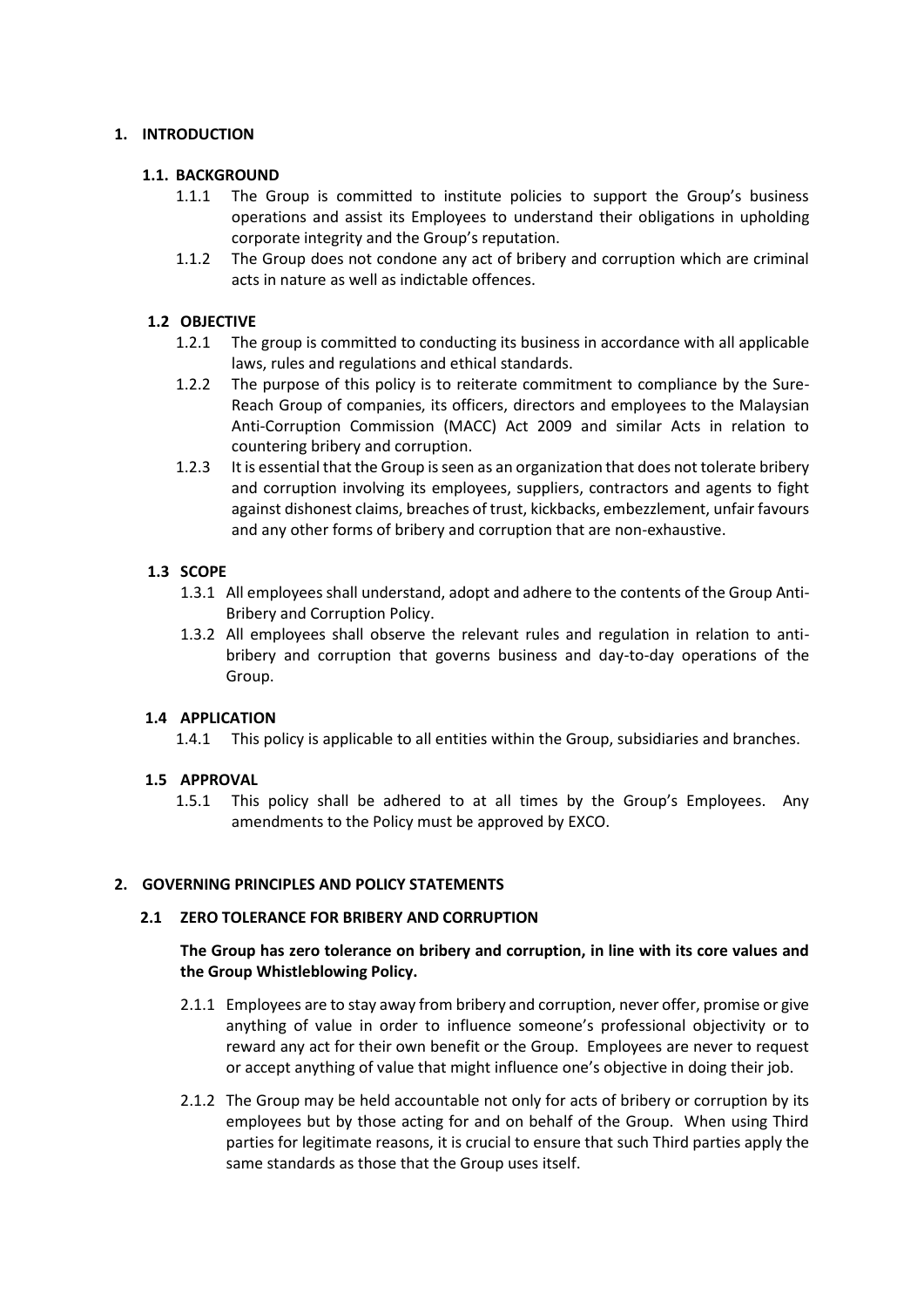2.1.3 The general rule is the any gift, entertainment, hospitality is paid out of Group funds only in good faith and must be in reasonable amount. Always ask yourself before making such offers, whether what you are considering to do could be viewed as having a wrongful purpose. If yes, you must not proceed.

#### **2.2 REPORTING ACTUAL OR POTENTIAL VIOLATIONS**

**All employees must report any request for an improper payment, or any indication that a person might be making corrupt payments or that a person has an inclination or plan to violate Anti-Bribery laws, immediately to the approved formal channels and avenues provided by the Group.**

2.2.1 Employees have a obligation to promptly report any information or knowledge of any hidden fund or asset, of any false or artificial entry in the books and records of the Group, or any payment that bypass the Group's internal financial controls immediately to the approved formal channels and avenues as provided by the Group.

#### **2.3 SPONSORSHIP, DONATION AND CONTRIBUTION**

**The Group and its employees are prohibited from political contributions and donations or bribes with intentions to induce a party to engage in improper conducts.**

- 2.3.1 Political contributions or donations and support of any political parties or candidates are prohibited.
- 2.3.2 Charitable donations made with the intention to induce a party to engage in improper or unlawful conduct are considered as bribes and are prohibited.
- 2.3.3 Contributions to any public local or international non-governmental organizations are only allowed with the prior written approval of EXCO.

#### **2.4 GIFTS, HOSPITALITY AND ENTERTAINMENT**

**Employees are prohibited from accepting or giving gifts, hospitality and entertainment with intentions to engage or involve in any acts of soliciting or offering gratification or favour of any description.**

- 2.4.1 Providing or receiving reasonable gifts, hospitality and entertainment is often an appropriate way to reflect esteem or gratitude or to build stronger business relationship. Nonetheless, gift, hospitality and entertainment require careful consideration to ensure they are consistent with the law and the Group standards.
- 2.4.2 When employees are in doubt of promising or receiving any gift, hospitality and entertainment, they are to consult with their respective Head of Department and/or EXCO.

#### **2.5 EXTORTION AND REQUEST TO CARRY OUT IMPROPER PAYMENT ACTIVITY**

**The Group and its employees must resist extortion and all other demands for improper payments made under duress.**